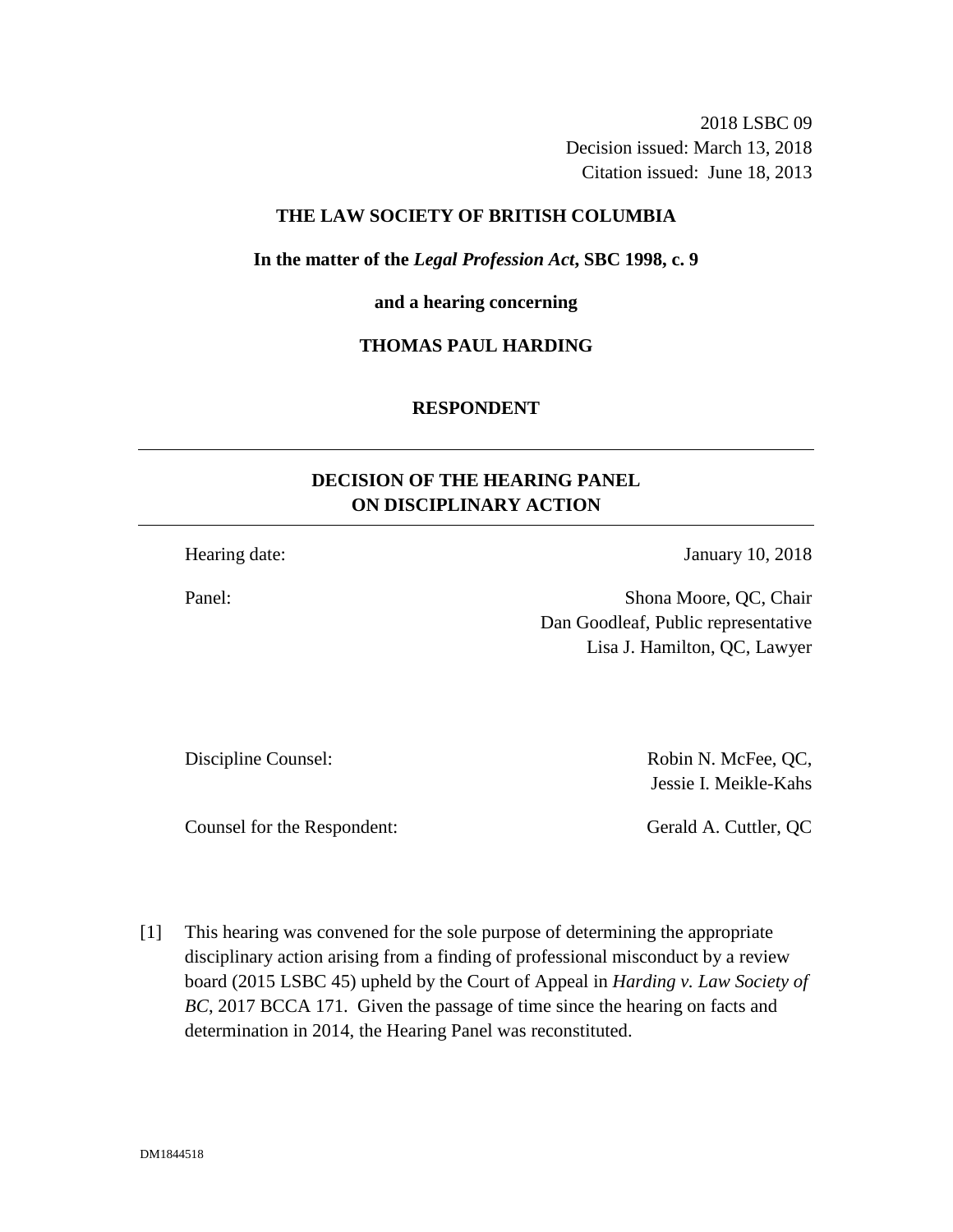### **BACKGROUND**

[2] In 2013, Mr. Harding was cited for professional misconduct for his conduct at a Unitow lot where he attended on June 26, 2012 as his mother-in-law's lawyer to take pictures of the damage to her car. A Unitow employee refused him access to the lot and the interactions between the Respondent and the Unitow employee escalated. Eventually, the Respondent telephoned the Surrey RCMP nonemergency line and told the dispatcher:

> … they say they won't let me in and … I told the lady at the switchboard that I need someone there to talk to these idiots because otherwise, you'll have to send a police officer, probably to arrest me because I'm going to get a crowbar and smash up the place (the "Crowbar Comment").

- [3] On June 27, 2014, a hearing panel found that none of the Respondent's interactions with the Unitow employees or with the police dispatcher constituted professional misconduct. With respect to the Crowbar Comment, the original hearing panel found that, while the Respondent's statement to the dispatcher was "an intemperate overstatement," it was made in the "context of protecting a client's interest" and was not made as a threat (2014 LSBC 29).
- [4] On review, the majority of the review board found that the Respondent committed professional misconduct when he made the Crowbar Comment even though the comment was not intended as a threat. The review board reasoned:
	- [44] ... the Respondent knew full well what the impact of his words would be it would cause the police to attend when they otherwise may not have, or may have come at a later time. This is the problem with the Respondent's comment and the intention behind those words: one cannot say whatever one likes in order to motivate, or manipulate, a person or entity, such as a peace officer, to do something they may not have otherwise done. You cannot yell "fire" in a crowded theatre when there is no fire.
	- [45] The Respondent knew full well that raising the possibility of violence, even if he did not actually intend any violence, would cause the police to attend. This is wrong, and it is difficult to see how this is not professional misconduct. A lawyer not getting his way and then behaving in a manner that is described as "aggressive and rude" and "aggressive and condescending," in and of itself, may or may not "cross the line." However, if in addition to that the lawyer then escalates the situation by raising the spectre of violence by saying something (the "crowbar" comment) that is "ill-considered," "ill-advised" and "should not have been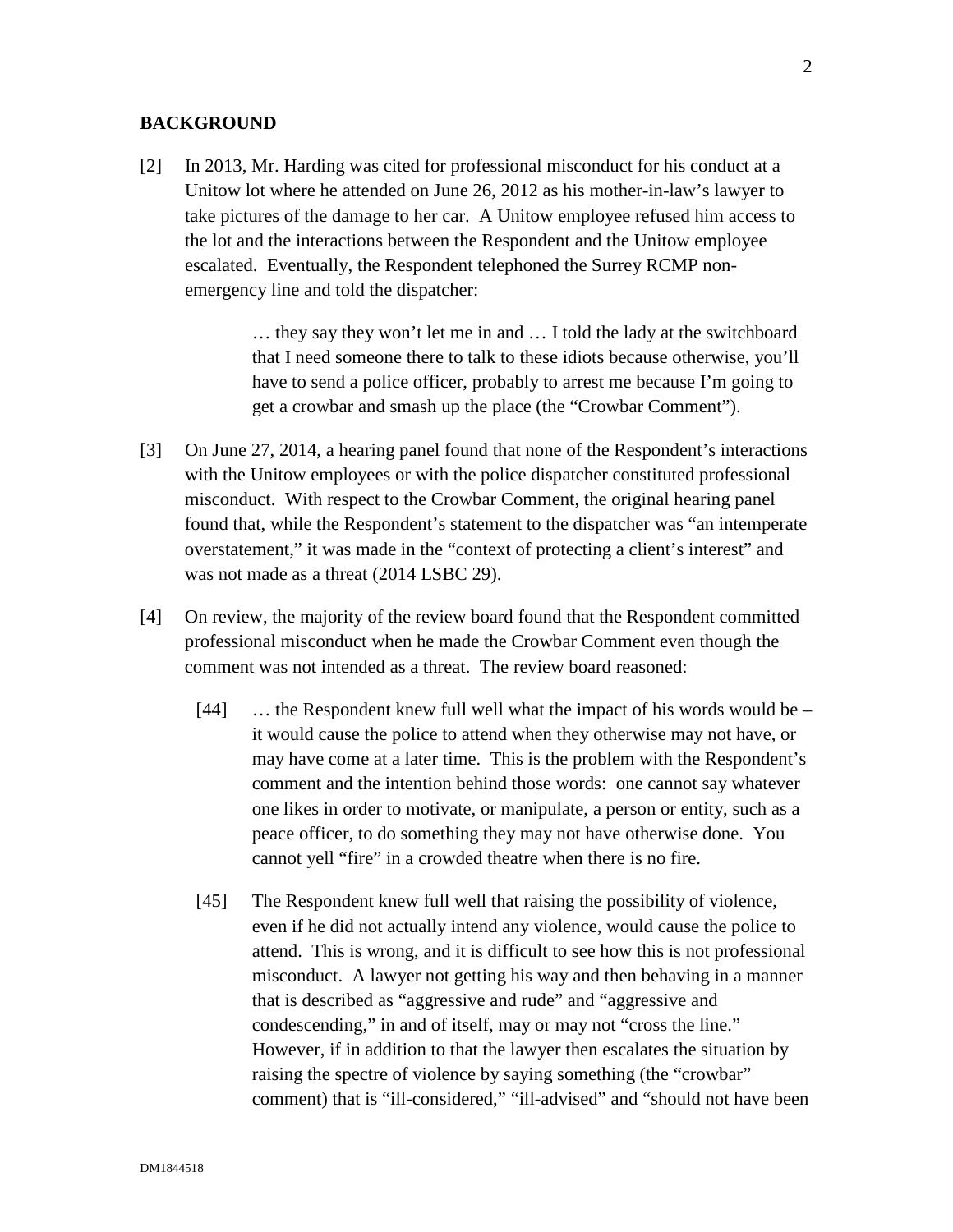made" with the intent of causing the police to attend, this is "a marked departure from that conduct the Law Society expects of its members."

- [5] The Respondent appealed to the Court of Appeal.
- [6] The Court of Appeal dismissed the appeal. The Court held that it was reasonable for the majority of the review board to conclude that the Crowbar Comment, even though not a threat, nevertheless constituted professional misconduct in that he intentionally raised the spectre of violence in order to convince the police to attend what was objectively a trivial dispute between Mr. Harding and Unitow.
- [7] We turn now to a consideration of what disciplinary action should be taken.

## **POSITION OF THE PARTIES**

### **The Law Society's position**

- [8] The Law Society seeks a suspension of six weeks.
- [9] The Law Society tendered a copy of the Respondent's professional conduct record. Between November 2000 and the date of the incident giving rise to this current finding of professional misconduct, the Respondent attended two Conduct Reviews and was found to have committed professional misconduct on two citations for his incivility to or about opposing counsel.
- [10] In light of this record, the Law Society suggests that we should have regard to the principle of progressive discipline in order to send a "clear message to the public and the legal profession, that the Law Society will not tolerate lawyers who repeatedly ignore their professional responsibilities." (*Law Society of BC v. Batchelor*, 2013 LSBC 9)
- [11] The Law Society submits that this is the fifth time that the Respondent has received or faced discipline for incivility, and invites us to conclude that the previous fines that have been imposed on the Respondent for incivility have not deterred his behaviour.
- [12] Further, with respect to other potentially mitigating or aggravating factors, the Law Society emphasizes that the Crowbar Comment was made in an attempt to gain an advantage, that is, the attendance of the RCMP.
- [13] The Law Society acknowledges that the Respondent provided a letter of apology to the Law Society on May 15, 2013, but says it falls short in that it does not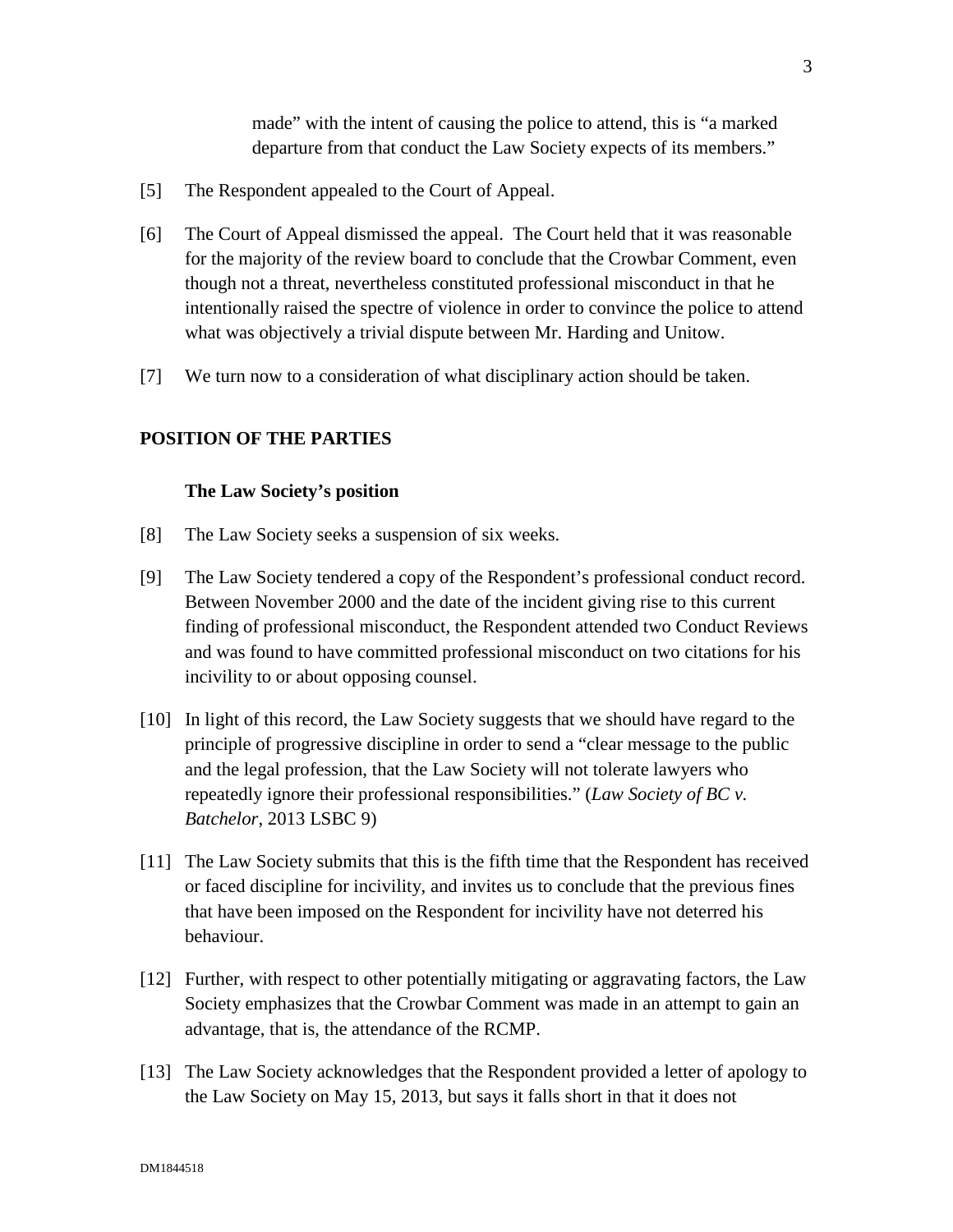specifically acknowledge nor apologize for the comment, that was described by the Court of Appeal as an attempt to raise "an alarm to convince the police to attend what was, objectively, a trivial dispute" between the Respondent and the tow company. The Law Society urges us to conclude that the Respondent's comment was deliberate and calculated, rather than conduct that arose in the heat of the moment and out of a lack of control.

### **The Respondent's position**

- [14] The Respondent tendered, by consent, a number of documents including a number of reports in respect of his counselling sessions in 2013 and 2014 and on January 27 and December 4, 2017; letters of support written by fellow lawyers and clients, dated in 2013; a package of letters of support from fellow lawyers, from 2015; medical records dated 2015; and a letter dated January 6, 2018 from a fellow lawyer who has practised in association with the Respondent since 2004.
- [15] The Respondent gave evidence before the original hearing panel but not at this hearing.
- [16] The Respondent argues that the misconduct in the case before us is no longer indicative of the Respondent's character. Following the finding of professional misconduct for incivility in 2013 LSBC 25, the Respondent attended and completed anger management counselling. Counsel for the Respondent argues that a suspension is not necessary in order to achieve general or specific deterrence, and in consideration of all of the relevant factors, the Respondent seeks a fine as the appropriate sanction.

### **DECISION**

- [17] The primary purpose of disciplinary proceedings is the fulfilment of the Law Society's mandate set out in section 3 of the *Legal Profession Act*, namely, to uphold and protect the public interest in the administration of justice.
- [18] As stated in Mackenzie*, Lawyers and Ethics: Professional Regulation and Discipline*, loose-leaf (Toronto: Carswell, 1993) at page 26-1:

The purposes of law society discipline proceedings are not to punish offenders and exact retribution, but rather to protect the public, maintain high professional standards, and preserve public confidence in the legal profession.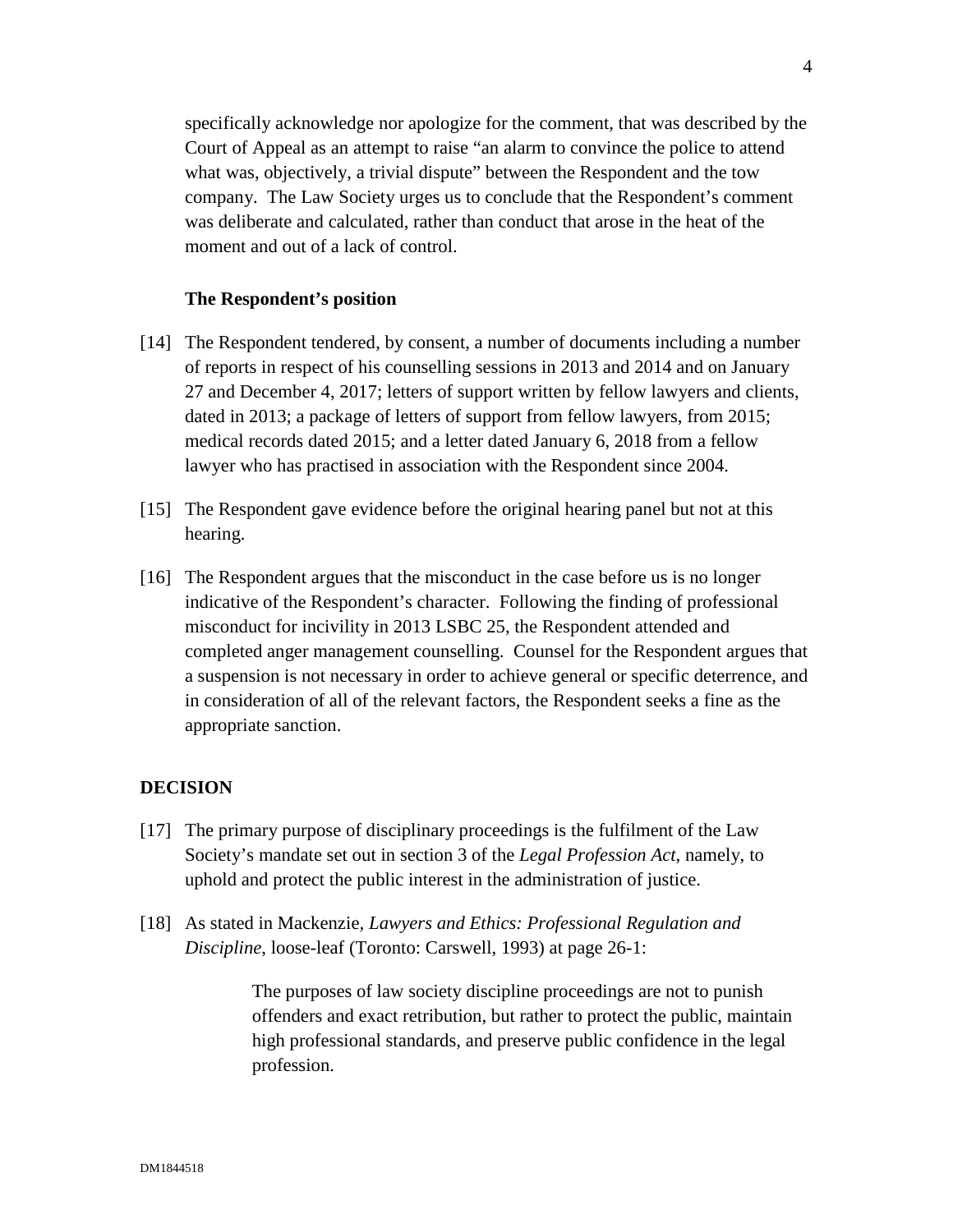In cases in which professional misconduct is either admitted or proven, the penalty should be determined by reference to these purposes.

- [19] In British Columbia, the leading cases concerning the principles to be considered when assessing sanction include: *Law Society of BC v. Ogilvie*, 1999 LSBC 17, *Law Society of BC v. Lessing*, 2013 LSBC 29 and *Law Society of BC v. Martin*, 2007 LSBC 20.
- [20] At paragraph 55 of *Lessing*, the review panel refers to *Ogilvie*:

The above objects and duties set out in section 3 of the Act are reflected in the factors set out in *Law Society of BC v. Ogilvie*, at paras. 9 and 10 of the penalty stage:

- 9. Given that the primary focus of the *Legal Profession Act* is the protection of the public interest, it follows the sentencing process must ensure that the public is protected from acts of professional misconduct. Section 38 of the Act sets forth the range of penalties, from reprimand to disbarment, from which a panel must choose following a finding of misconduct. *In determining an appropriate penalty, the panel must consider what steps might be necessary to ensure that the public is protected, while also taking into account the risk of allowing the respondent to continue in practice.*
- 10. The criminal sentencing process provides some helpful guidelines, such as: the need for specific deterrence of the respondent, the need for general deterrence, the need for rehabilitation and the need for punishment or denunciation. In the context of a selfregulatory body one must also consider the need to maintain the public's confidence in the ability of the disciplinary process to regulate the conduct of its members. While no list of appropriate factors to be taken into account can be considered exhaustive or appropriate in all cases, the following might be said to be worthy of general consideration in disciplinary dispositions:
	- (a) the nature and gravity of the conduct proven;
	- (b) the age and experience of the respondent;
	- (c) the previous character of the respondent, including details of prior discipline;
	- (d) the impact upon the victim;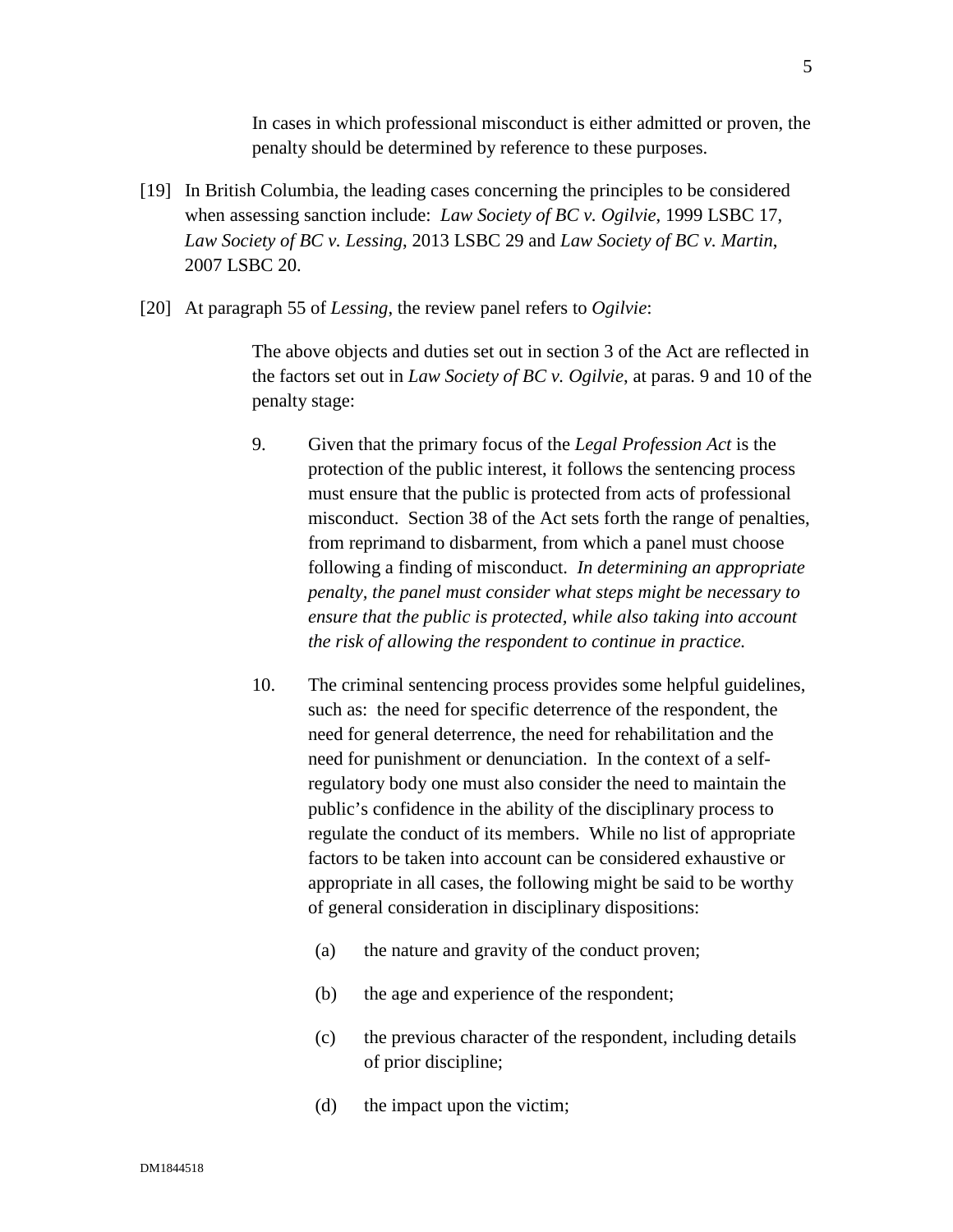- (e) the advantage gained, or to be gained, by the respondent;
- (f) the number of times the offending conduct occurred;
- (g) whether the respondent has acknowledged the misconduct and taken steps to disclose and redress the wrong and the presence or absence of other mitigating circumstances;
- *(h) the possibility of remediating or rehabilitating the respondent;*
- (i) the impact on the respondent of criminal or other sanctions or penalties;
- (j) the impact of the proposed penalty on the respondent;
- (k) the need for specific and general deterrence;
- *(l) the need to ensure the public's confidence in the integrity of the profession*; and
- (m) the range of penalties imposed in similar cases.

[emphasis added in *Lessing*]

- [21] All of the *Ogilvie* factors do not come into play in all cases. Further, the weight given to the factors varies from case to case. Some factors may play a more important role in one case and the same factors may play little or no role in another case.
- [22] In this case, the Law Society put much focus on the importance of:
	- (a) the effect of the conduct on the reputation of the profession or the Law Society's ability to regulate; and
	- (b) the Respondent's professional conduct record and consideration of progressive discipline.
- [23] The Respondent, however, puts focus on the importance of the Respondent's rehabilitation and the efforts he has made subsequent to the incident to rehabilitate himself.
- [24] We will address *Ogilvie* factors (a), (b), (c), (g), (h), (i), (k), (l) and (m) as relevant to this hearing.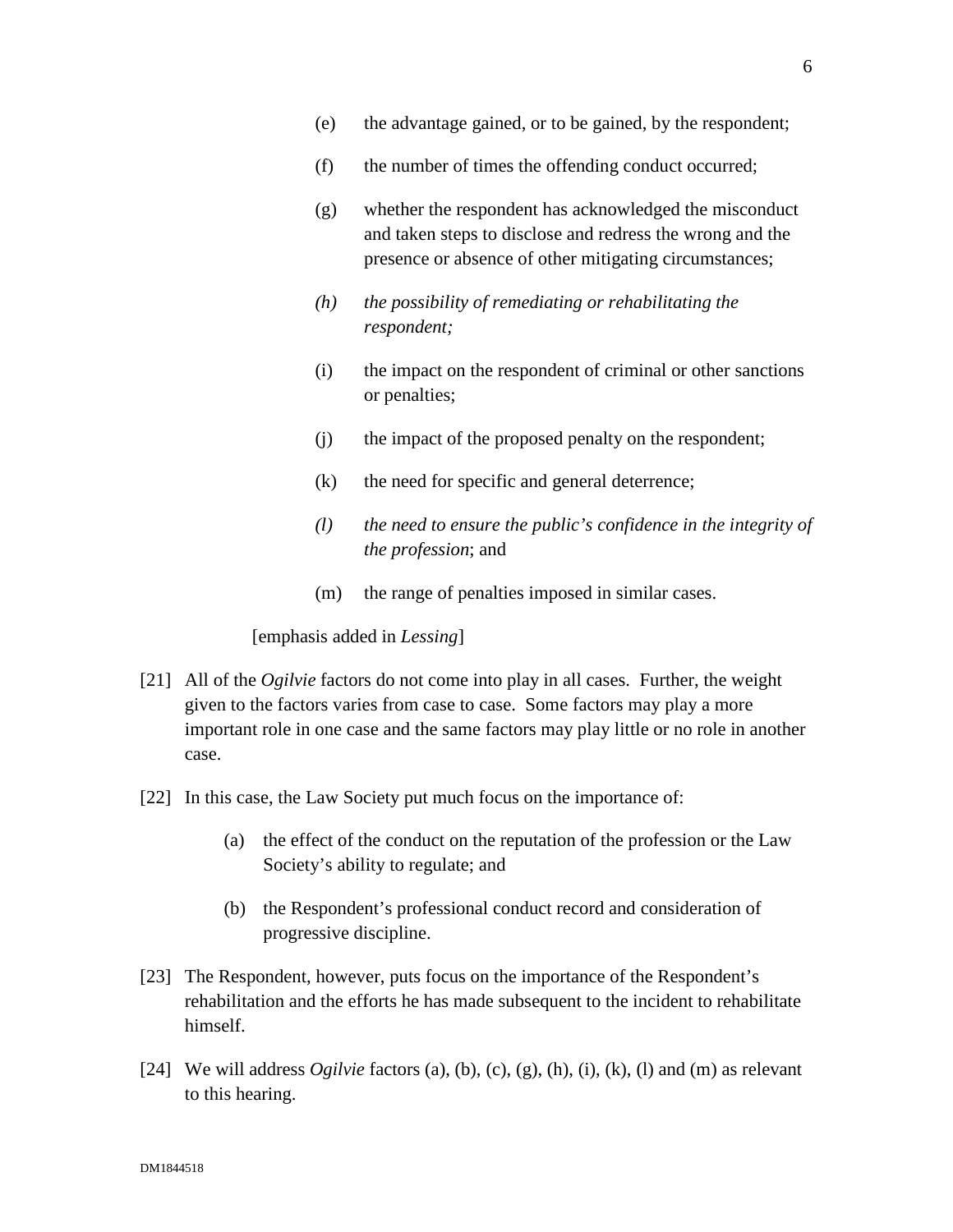#### **Nature and gravity of the conduct**

- [25] In *Doré v. Barreau du Québec*, 2012 SCC 12 at paragraph 61, the Supreme Court emphasized the importance of professional discipline to prevent incivility in the legal profession, holding that the duty to encourage civility both inside and outside the courtroom rests with the Court and the lawyer.
- [26] In *Law Society of Upper Canada v. Groia*, 2012 ONLSHP 94, the hearing panel stated at paras. 63 and 65:

The requirement of civility is more than good manners in the courtroom and practice. Rather, the rationale underlying the requirement of civility reflects a concern with the effect of incivility on the proper functioning of the administration of justice and public perception of the legal profession.

…

Our system of justice is based on the premise that legal disputes should be resolved rationally in an environment of calm and measured deliberation, free from hostility, emotion, and other irrational or disruptive influences. Incivility and discourteous conduct detracts from this environment, undermines public confidence and impedes the administration of justice and the application of the rule of law.

- [27] Incivility was an issue in *Law Society of BC v. Foo*, 2014 LSBC 21, where a lawyer told a social worker that he "should shoot" her because she apprehends too many children. Mr. Foo's explanation was that he made the statement jokingly without forethought. The panel in *Foo* considered the seriousness of the conduct to be an aggravating factor.
- [28] Incivility was also an issue in *Law Society of BC v. Johnson*, 2014 LSBC 50, where a lawyer was disciplined for saying "fuck you" to a police officer at the courthouse. The panel described the conduct as moderately serious even though the lawyer had been provoked by the police officer in that case.
- [29] In the case before us, the conduct is moderately serious, particularly because the Respondent made the statement with the intention of motivating or manipulating the police into assisting him on a priority basis.
- [30] Specifically, the Respondent wrote a letter dated January 16, 2013 to the Law Society Professional Conduct Department, in which he stated that he made the Crowbar Comment because "I was trying to convince the police to attend. They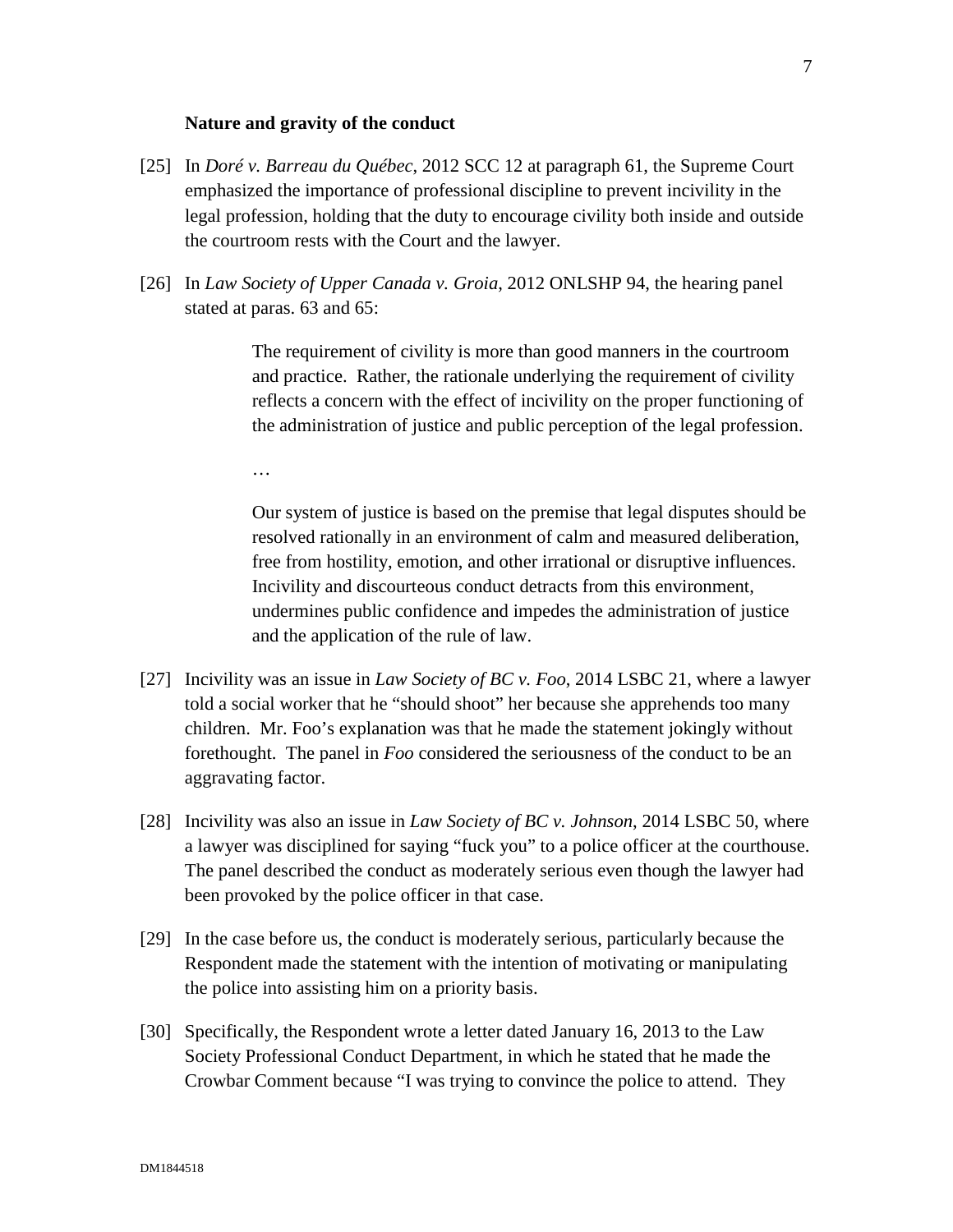were balking. Raising the issue of 'keeping the peace' raises the urgency for police." (*Harding,* BCCA, paragraph 60)

[31] On May 15, 2013, the Respondent provided an apology to the Law Society in which he stated that it was not appropriate to say the words "I need someone there to talk to these idiots, because otherwise you're going to have to send police officers to arrest me, because I'm going to get out a crowbar and smash up the place." The Respondent said:

> I was attempting to express my frustration and urge the police to attend by using sarcasm. At the time, I believed that it was obvious that my words would not be mistaken to be a real threat, and I do not think they were perceived as such. However, I acknowledge that the words I used could have led to my intention being misunderstood and I am sorry for that.

(*Harding*, BCCA, paragraph 61)

[32] The Respondent testified before the hearing panel. In direct examination, he was asked why he used the words to the effect "get a crowbar and smash up the place." He answered:

> I was getting very frustrated. My impression was I was being gamed by the Unitow people. Then I phoned the dispatch. And this is my second call to the RCMP. So that second call I'm talking to the dispatcher, and I felt like she wasn't listening, and I was concerned that with the allocation of police resources nobody would ever come, and I wanted to let the dispatcher know how frustrated I was, and that's all I meant.

(*Harding*, BCCA, paragraph 62)

- [33] The statement was not intended as a threat; however, it was intended to convince the police to attend and to raise the urgency of the matter. As the Court of Appeal explains in paragraph 79 of its decision, "The gravamen of the misconduct was raising an alarm to convince the police to attend what was, objectively, a trivial dispute between Mr. Harding and Unitow."
- [34] The nature and gravity of the conduct is a significant aggravating factor.

#### **Age and experience of the lawyer**

[35] The Respondent is a senior, experienced lawyer called to the Bar in 1990. He is in his 50s. The Respondent should know better than to make such a statement.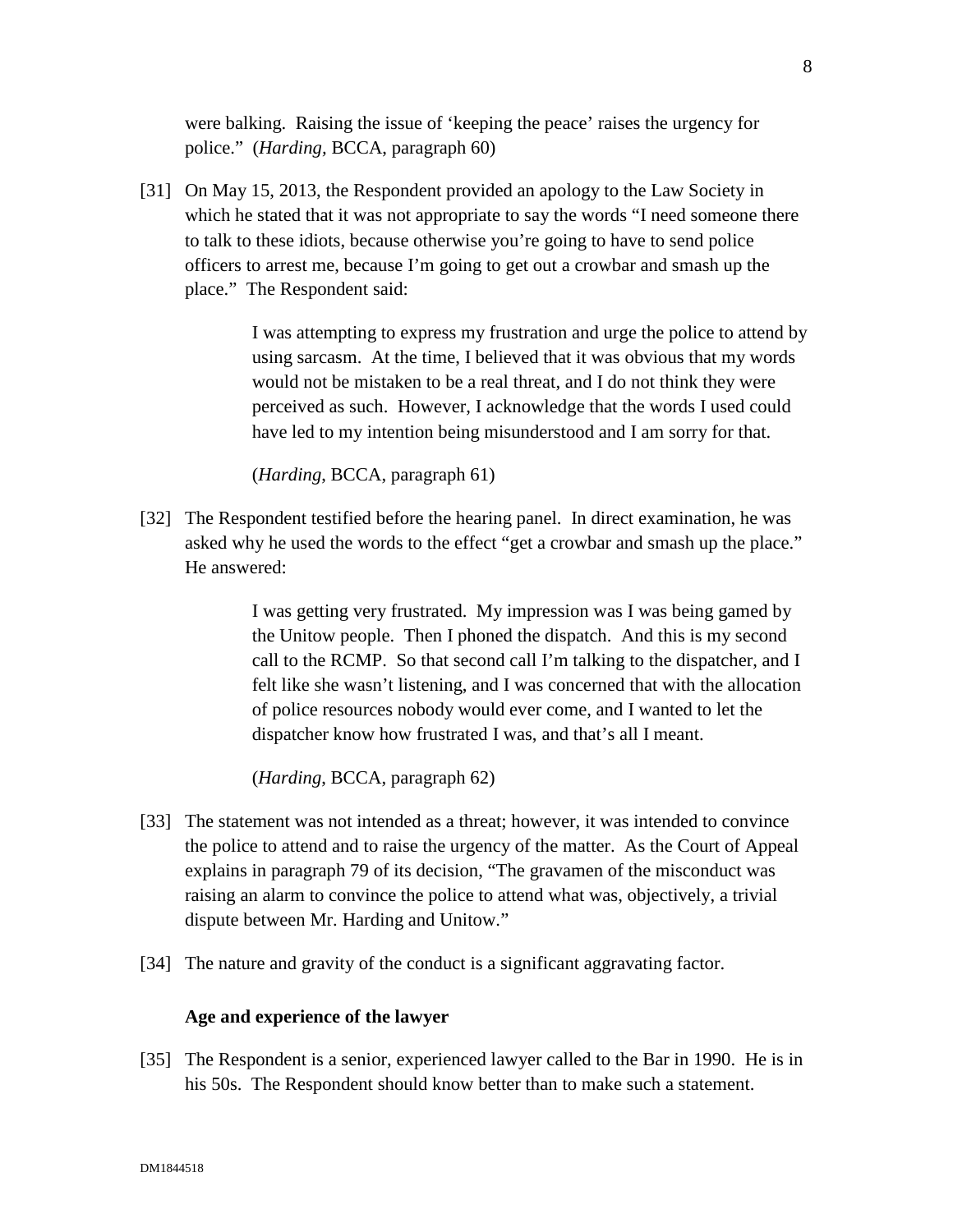#### **The previous character of the respondent including details of prior discipline**

- [36] Rule 4-44(5) provides that the panel may consider the lawyer's professional conduct record in determining the appropriate discipline.
- [37] At paragraph 72 of *Lessing*, the review panel indicated that the weight given to a lawyer's professional conduct record varies based on the following factors:
	- (a) the dates of the matters contained in the conduct record;
	- (b) the seriousness of the matters;
	- (c) the similarity of the matters before the panel;
	- (d) any remedial actions taken by the Respondent.
- [38] A summary of the Respondent's professional conduct record is contained in the decision of the hearing panel in *Law Society of BC v. Harding*, 2016 LSBC 09 at paragraphs 136 to 140:

*Citation issued November 20, 2002.* On April 14, 2003 a hearing panel accepted the Respondent's Rule 4-22 (now Rule 4-30) admission of professional misconduct as alleged in the citation (*Law Society of BC v. Harding*, 2003 LSBC 20). The misconduct related to a social gathering on November 29, 2000 at which the Respondent told a number of lawyers that S, a lawyer he was suing for negligence on behalf of S's former clients, had at an examination for discovery admitted enough to have himself disbarred and that the Respondent was going to get S disbarred. Six weeks later the Respondent wrote to S stating that, if he had made these comments, he unreservedly retracted them and offered his sincere apology. The Respondent was fined \$1,000.

*Conduct review authorized on April 1, 2004.* On June 29, 2004 a conduct review subcommittee issued a report regarding an incident where the Respondent had alleged that "opposing counsel had refused to comply with the Rules of the court, offered false evidence or misstated the facts and law, asserted untruths, [and] failed to conduct himself as a reasonably [sic] trial lawyer." After the judge determined that these allegations had no basis, the Respondent apologized to the court and opposing counsel for making them. At the conclusion of the trial, however, he made further uncivil and personal remarks regarding opposing counsel. The subcommittee took the view that a matter of this nature was unlikely to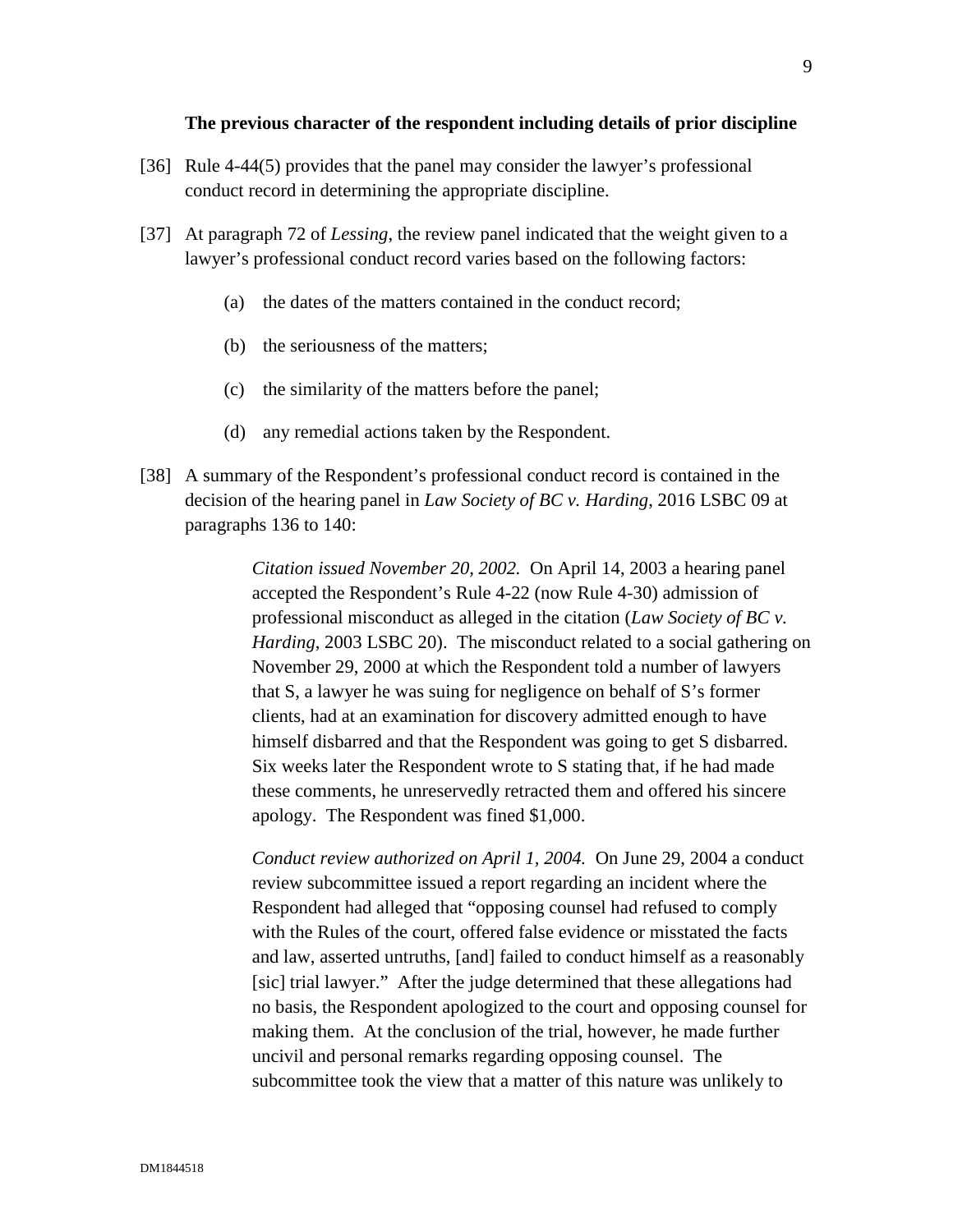arise again, it appears because the Respondent had taken steps to avoid a recurrence.

*Conduct review authorized on September 8, 2005.* A conduct review subcommittee issued a report relating to an incident in which the Respondent wrote letters suggesting that another lawyer had committed perjury and pressured a witness to give untruthful evidence. Moreover, in an account presented to his client, the Respondent's time entry indicated that, in his discussion with the other lawyer, the lawyer "admits telling C to say 'don't know' w/r seatbelt –just doesn't get it (perjury)." The subcommittee noted that the Respondent now understood the need to avoid ill-considered or uninformed criticism of the competence, conduct or advice of other lawyers. The subcommittee was satisfied that the Respondent had systems in place to avoid a recurrence of such conduct and that he had taken steps to avoid emotional outbursts that transgress the rules. Finally, the subcommittee observed that the Respondent recognized that there is a limit to the patience of the Law Society concerning potential future occurrences of a similar nature.

*Citation issued October 18, 2010.* On August 30, 2013, a panel found that the Respondent committed professional misconduct as alleged in the citation (*Law Society of BC v. Harding*, 2013 LSBC 25). The misconduct involved the Respondent writing to his client's former lawyer two letters dated March 15, 2010 that contained rude and discourteous remarks directed at the former lawyer. In the first letter, the Respondent inaccurately suggested that a Law Society ethics advisor had referred to the former lawyer as stupid and dishonest. In the second letter, he refused to retract the offensive comments and continued to be abusive, condescending, rude, disrespectful and discourteous towards the other lawyer. The Law Society and the Respondent together submitted that a fine of \$2,500 was appropriate, given that the Respondent had provided an undertaking that he would continue to receive counselling and treatment from a psychologist. The panel was of the view that a short suspension together with the undertaking was a more appropriate result. However, in light of the parties' joint submission, the panel "with reservation" accepted the lesser penalty of a \$2,500 fine (*Law Society of BC v. Harding*, 2014 LSBC 6). We have been informed that the Respondent has fulfilled the terms of this undertaking.

*Citation issued February 22, 2013.* On November 3, 2014, a panel found that the Respondent had committed professional misconduct by failing to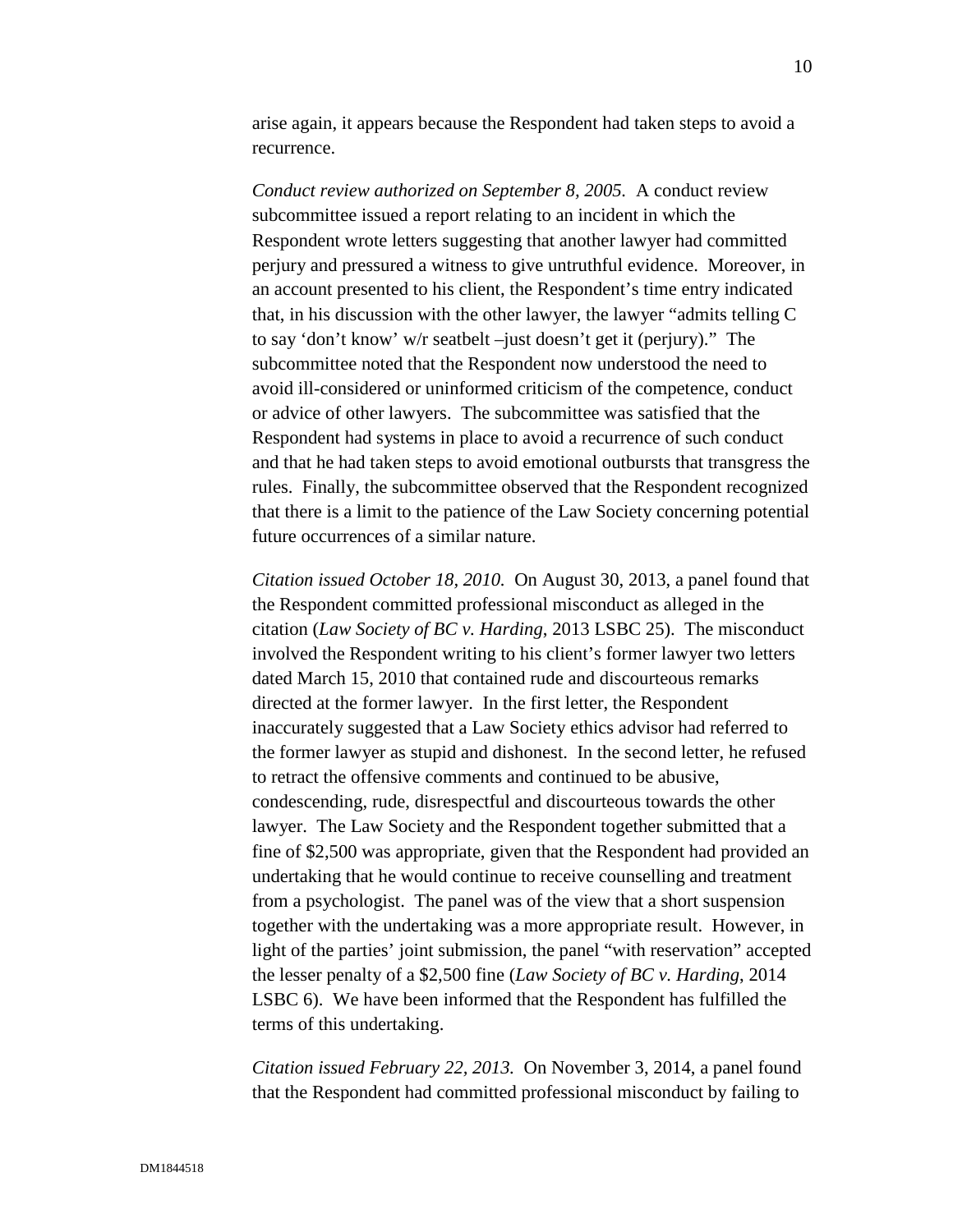provide his client with an acceptable quality of service and failing to recommend that the client obtain independent legal advice, as alleged in the citation (*Law Society of BC v. Harding*, 2014 LSBC 52). The Respondent failed to take any steps in advancing his client's claim in a personal injury matter, except for a single meeting with the client, over a period of 49 months, from January 12, 2007 to February 11, 2011. The reason advanced for his inaction was that, due to workload pressures, he did not diarize the file and so it was not subject to his "bring forward" system. The defendants brought an application to dismiss the client's action for want of prosecution. The Respondent swore an affidavit on the application admitting that the failure to take any steps was entirely his fault, for the reasons just mentioned. He did not, however, recommend to his client that she obtain independent legal advice regarding the want of prosecution application. The application was dismissed on the basis that, while there had been inexcusable delay on behalf of the Respondent, the defendants had not suffered serious prejudice. The panel fined the Respondent \$6,000 for these two instances of misconduct (*Law Society of BC v. Harding*, 2015 LSBC 25).

- [39] The case just quoted from involved a citation issued February 11, 2015. The Respondent conditionally admitted to four instances of professional misconduct: failing to serve a client in a conscientious, diligent and effective manner; twice failing to recommend to a client that she obtain independent legal advice; and failing to provide the client with reasonable notice before withdrawing as her lawyer. The disciplinary action imposed was a fine of \$15,000 and costs of \$2,125.
- [40] Overall, the Respondent's professional conduct record reveals that both of his conduct reviews (April 1, 2004 and September 8, 2005) and two previous citations (November 20, 2002 and October 18, 2010) relate to incivility. Accordingly, this is the fifth time that the Respondent has faced some sort of discipline process for incivility.
- [41] We find the Respondent's prior discipline record a significant aggravating factor.

# **Whether the respondent has acknowledged the misconduct and taken steps to disclose and redress the wrong and the presence or absence of other mitigating circumstances**

[42] As noted above, on May 15, 2013, the Respondent provided an apology letter to the Law Society stating: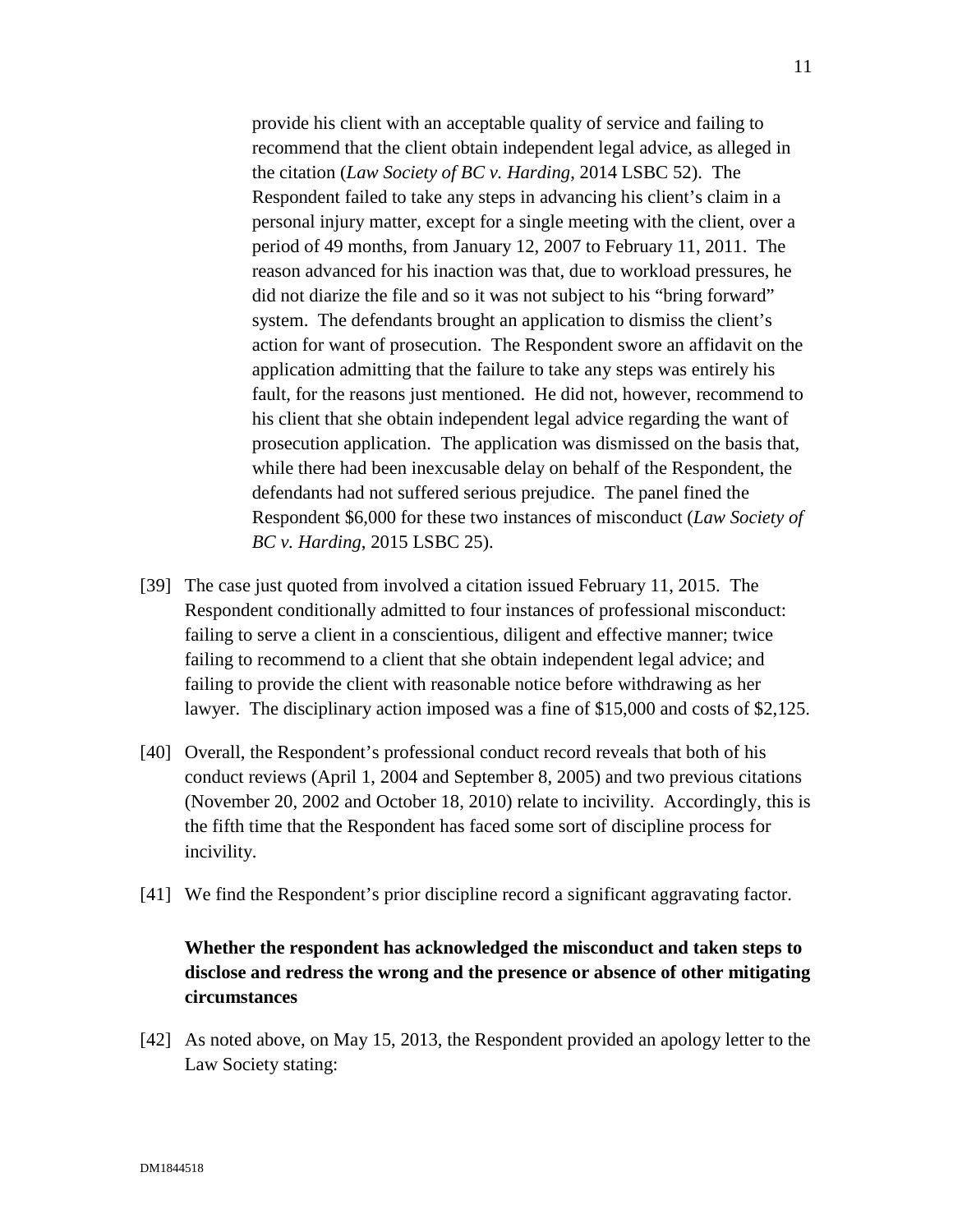It was not appropriate for me to say these words. I never had any intention to "get a crowbar and smash up the place" or to do anything like that at all. I was attempting to express my frustration and to urge the police to attend by using sarcasm. At the time, I believed that it was obvious that my words would not be mistaken to be a real threat, and I do not think they were perceived as such. However, I acknowledge that the words I used could have led to my intention being misconstrued and I am sorry for that.

- [43] The Respondent has not, however, apologized for raising an alarm to convince the police to attend.
- [44] This factor does not weigh significantly in the Panel's decision.

### **The possibility of remediating or rehabilitating the respondent**

- [45] The Respondent underwent 36 counselling sessions for anger management issues with Dr. Ravvin between October 22, 2013 and October 2, 2014 and attended two follow-up sessions on January 27, 2017 and December 4, 2017 according to the report of Dr. Ravvin dated December 22, 2017.
- [46] Dr. Ravvin confirms that the Respondent made good progress addressing his mood and anger issues.
- [47] Counsel for the Respondent points out that the Respondent's counselling has worked and that he has not had any conduct reviews or citations issued since he underwent counselling.
- [48] This is a significant mitigating factor.

#### **The need for specific or general deterrence**

- [49] Both specific and general deterrence are factors for the Panel to consider.
- [50] The Respondent submits that there is no need to be concerned about specific deterrence as the Respondent has learned from his counselling sessions with Dr. Ravvin. In our view, there is insufficient evidence before us to determine what effect the counselling sessions have had on the Respondent's conduct. Further, the Respondent's professional misconduct in this case was not the result of a momentary, unintended, angry outburst, but was in fact a calculated, intentional statement. As noted, however, there is no evidence that the Respondent has had any further discipline hearings or conduct reviews for "incivility" since his completion of counselling with Dr. Ravvin in November 2014.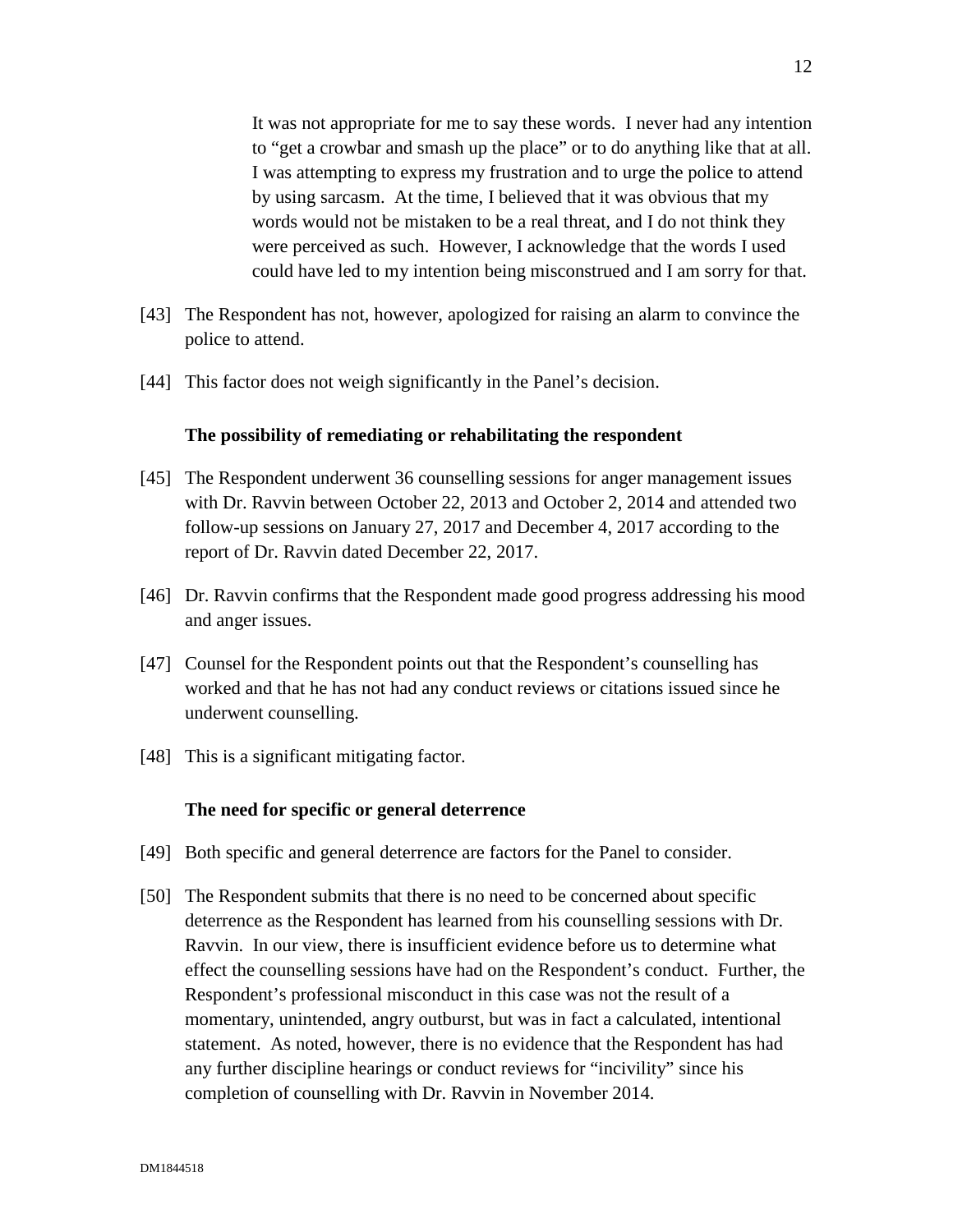[51] General deterrence is an important consideration. In *Johnson* at paragraph 19(k), general deterrence was held to be a significant factor in the context of incivility:

> The profession must know that courtesy, civility, dignity and restraint should be the hallmarks of our profession and that lawyers must strive to achieve such. The profession should also know that a marked departure from such standards will be sanctioned.

[52] It is the view of this Panel that we must communicate to the profession that this type of statement made by a lawyer in order to get his way is not acceptable.

### **The need to ensure the public's confidence in the integrity of the profession**

[53] The public needs to have confidence in lawyers. The Respondent's conduct undermines the public's confidence in the integrity of the profession. We consider this to be an aggravating factor.

### **The range of penalties imposed in similar cases**

- [54] We have reviewed all of the authorities provided by the parties and find the cases of *Foo* and *Johnson* are the most similar to the case before us. In *Foo*, the lawyer made a statement at the courthouse that he should "shoot" the social worker. Mr. Foo, unlike the Respondent, was found not to have considered the impact of his words in advance. In terms of Mr. Foo's professional conduct record, he had a previous citation and three prior conduct reviews, which the panel found was a significant aggravating factor. The panel in *Foo* imposed a two-week suspension.
- [55] In *Johnson*, the lawyer swore at a police officer at the courthouse. Mr. Johnson had an extensive discipline record including a previous 30-day suspension for incivility. Mr. Johnson had suffered from addiction issues that related to some of his discipline history. The panel imposed another 30-day suspension, but indicated it would have imposed a longer suspension of two months or more but for the fact that the police officer was found to have provoked Mr. Johnson (*Johnson,* para. 12).
- [56] In this case, the Crowbar Comment was not made at a courthouse nor was it intended to be a threat. However, the Respondent made the statement unprovoked while acting in his capacity as a lawyer with the intention to cause the police to escalate the priority of his call.